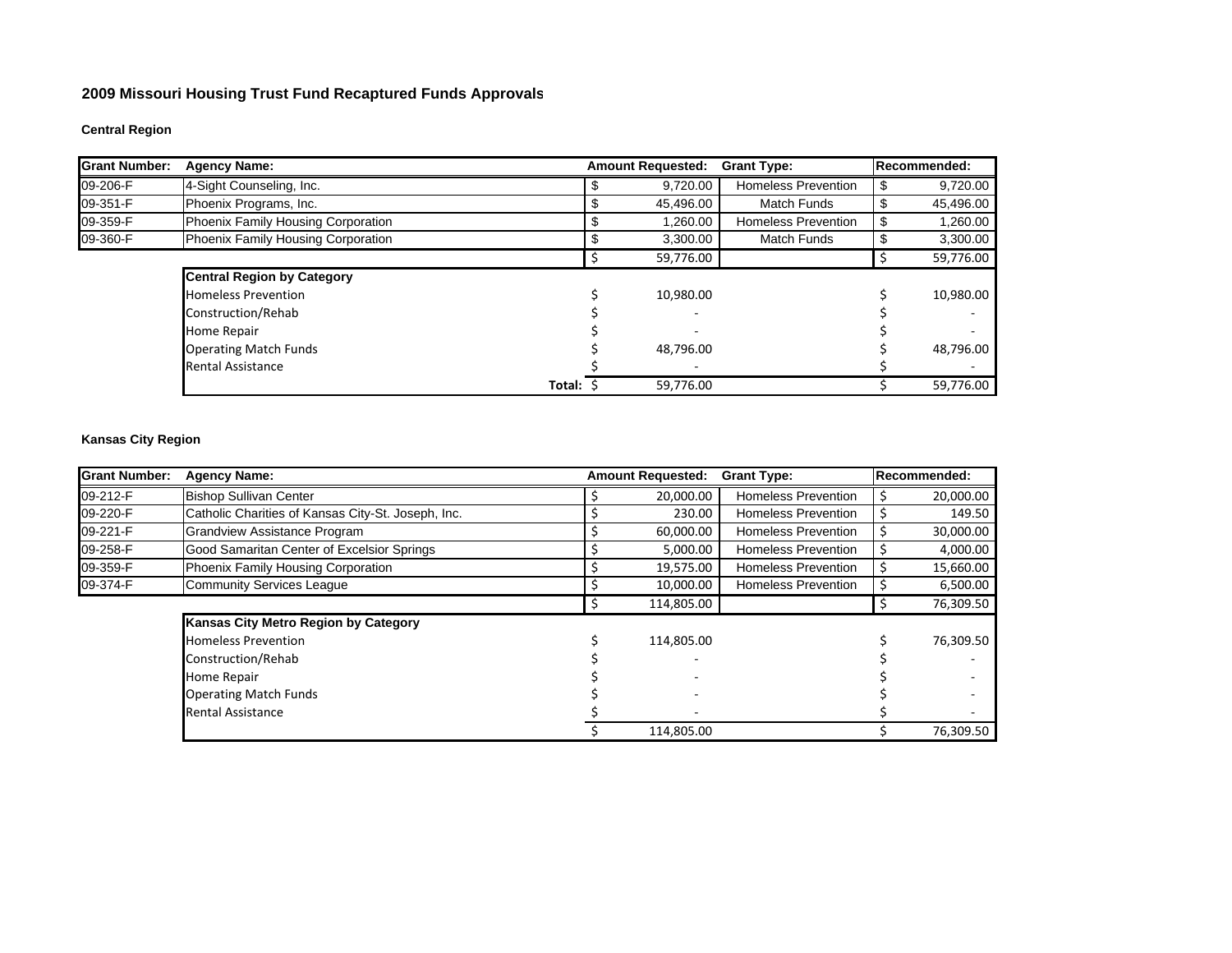# **North Region**

| <b>Grant Number:</b> | <b>Agency Name:</b>                                | <b>Amount Requested:</b> | <b>Grant Type:</b>         | <b>Recommended:</b> |
|----------------------|----------------------------------------------------|--------------------------|----------------------------|---------------------|
| 09-216-F             | Douglass Community Services, Inc.                  | 19.860.00                | <b>Homeless Prevention</b> | 15,888.00           |
| 09-220-F             | Catholic Charities of Kansas City-St. Joseph, Inc. | 22.770.00                | <b>Homeless Prevention</b> | 11,385.00           |
| 09-359-F             | Phoenix Family Housing Corporation                 | 450.00                   | <b>Homeless Prevention</b> | 450.00              |
|                      |                                                    | 43,080.00                |                            | 27,723.00           |
|                      | <b>North Region by Category</b>                    |                          |                            |                     |
|                      | <b>Homeless Prevention</b>                         | 43.080.00                |                            | 27,723.00           |
|                      | Construction/Rehab                                 |                          |                            |                     |
|                      | Home Repair                                        |                          |                            |                     |
|                      | <b>Operating Match Funds</b>                       |                          |                            |                     |
|                      | <b>Rental Assistance</b>                           |                          |                            |                     |
|                      |                                                    | 43,080.00                |                            | 27,723.00           |

### **South Region**

| <b>Grant Number:</b> | <b>Agency Name:</b>               | <b>Amount Requested:</b> | <b>Grant Type:</b> | <b>Recommended:</b> |
|----------------------|-----------------------------------|--------------------------|--------------------|---------------------|
| 09-251-F             | Council of Churches of the Ozarks | 25,000.00                | Home Repair        | 25,000.00           |
| 09-342-F             | Good Samaritan Boys Ranch         | 59,000.00                | Construction/Rehab | 59,000.00           |
|                      |                                   | 84,000.00                |                    | 84,000.00           |
|                      | <b>South Region by Category</b>   |                          |                    |                     |
|                      | <b>Homeless Prevention</b>        |                          |                    |                     |
|                      | Construction/Rehab                | 59,000.00                |                    | 59,000.00           |
|                      | Home Repair                       | 25,000.00                |                    | 25,000.00           |
|                      | <b>Operating Match Funds</b>      |                          |                    |                     |
|                      | <b>Rental Assistance</b>          |                          |                    |                     |
|                      |                                   | 84.000.00                |                    | 84.000.00           |